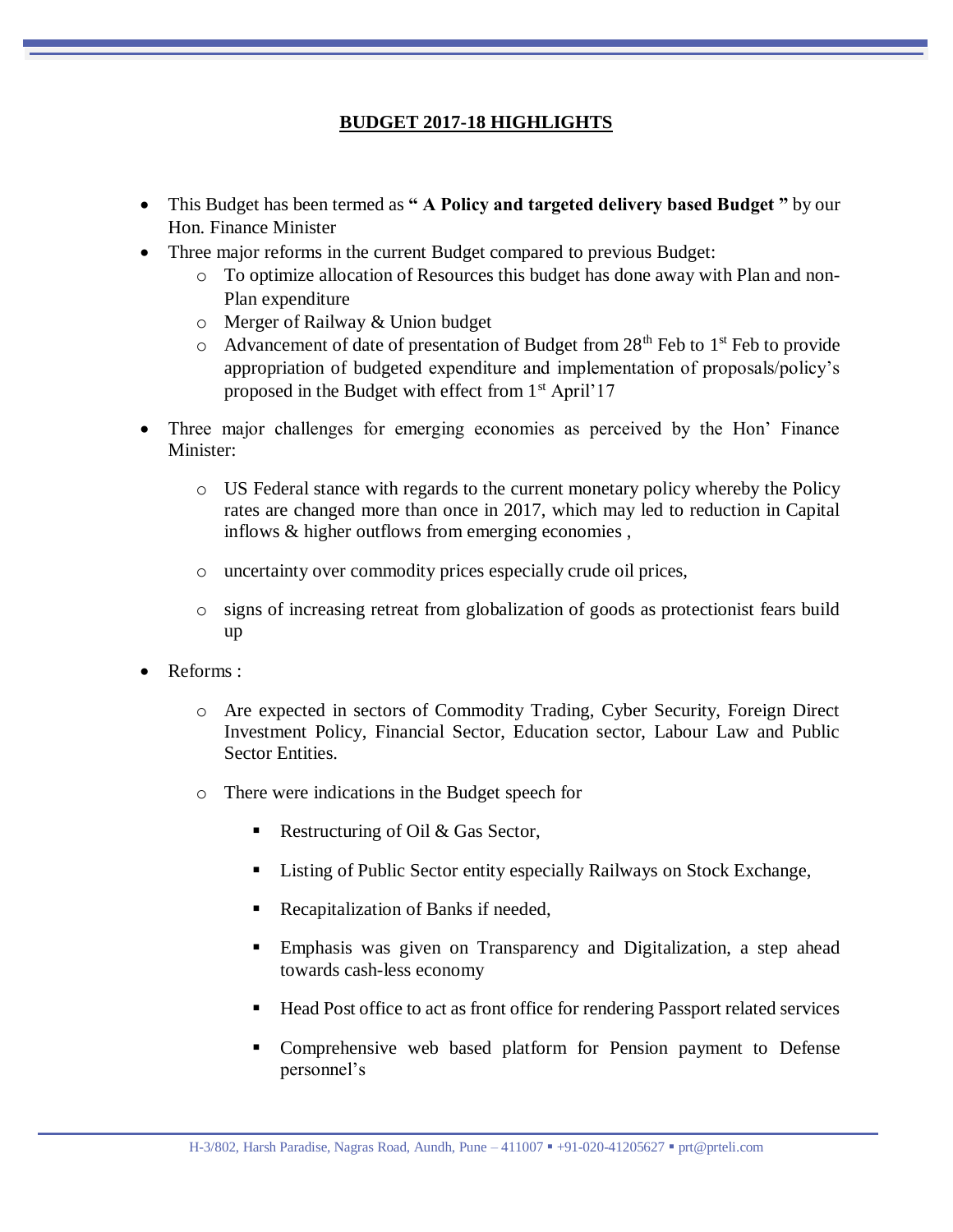- **Legislative amendments proposed to confiscate assets of Big time offenders** including Economic offenders
- Interest rates on Secured Loans proposed to be based on Transaction history of the Borrower
- Affordable Housing

## **APPROPRIATION OF FUNDS**

- Areas focused on for Appropriation:
	- o Farmers :
		- **Increase in credit limit and coverage of Fasal Bima Yojana, emphasis on** Soil Health Card system,
		- Market reforms,
		- Setting up of
			- Long-term irrigation fund in NABARD
			- Dairy processing infra fund
			- Dedicated micro-irrigation fund
			- Model Laws on Contract farming
	- o Rural :
		- **Increased in Allocation to MGNREGA,**
		- Rural Infrastructure and affordable housing
		- 100% Rural Electrification,
		- Skill Development
	- o Youth
		- Education, empowerment and Skill Development
	- o Poor & the Underprivileged
		- Women & Girl child Empowerment
		- Action plan to eliminate chronic illness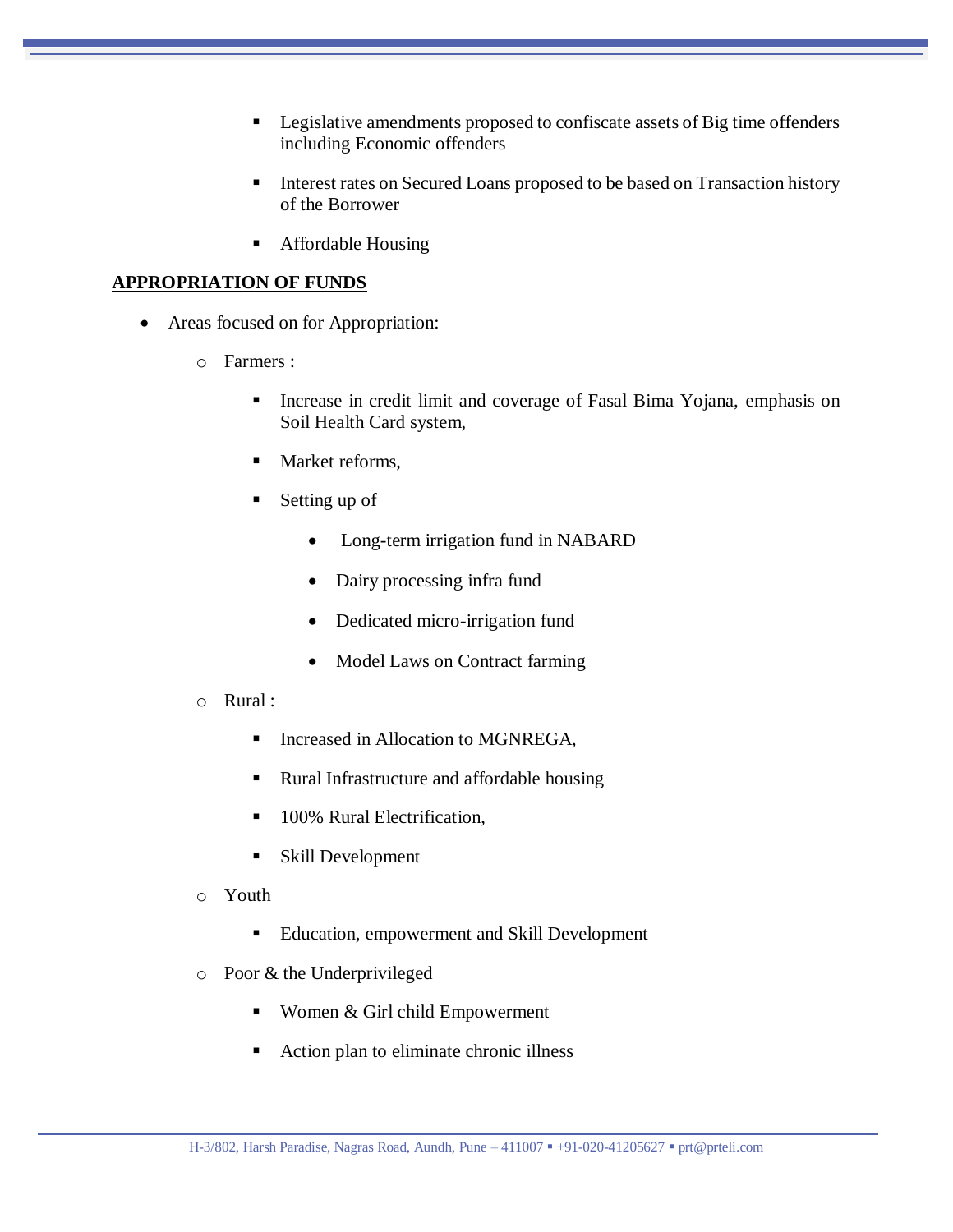- Ensuring adequate availability of Doctors, indicating regulatory reforms in Medical sector
- Two new AIIMS in Jharkhand and Gujarat
- Labour Law reforms
	- Introduction of Model Shop & Establishment Bill
	- Amendment in Payment of Wages Act
- 35% increase in allocation compared to previous budget to Sch. Caste, Sch tribes and Minority affairs section
- Introduction of Adhaar based Health smart card system for senior citizens
- o Infrastructure
	- Total allocation for infrastructure: INR. 3.96 trillion
	- Reforms indicated in Railway, Telecom, Aviation and Land transportation sector
	- Indication of Public Private Partnership in certain sectors
	- Emphasis on promotion of
		- Solar Power Development
		- Electronics Manufacturing Sector
- o Financial Sector
	- Reforms in Foreign Direct Investment (FDI) Policy
		- More than 90% FDI invested thru automatic route
		- Online processing of FDI application
		- Measures to abolish FIPB
	- Integration of Spot & Derivative markets for Commodity Trading
	- Measures to be introduced to reform financial sector
	- Cyber-security: Computer emergency response team to be set up
	- **Example 1** Listing of Public Sector Entities to foster public accountability; revised mechanism for time-bound listing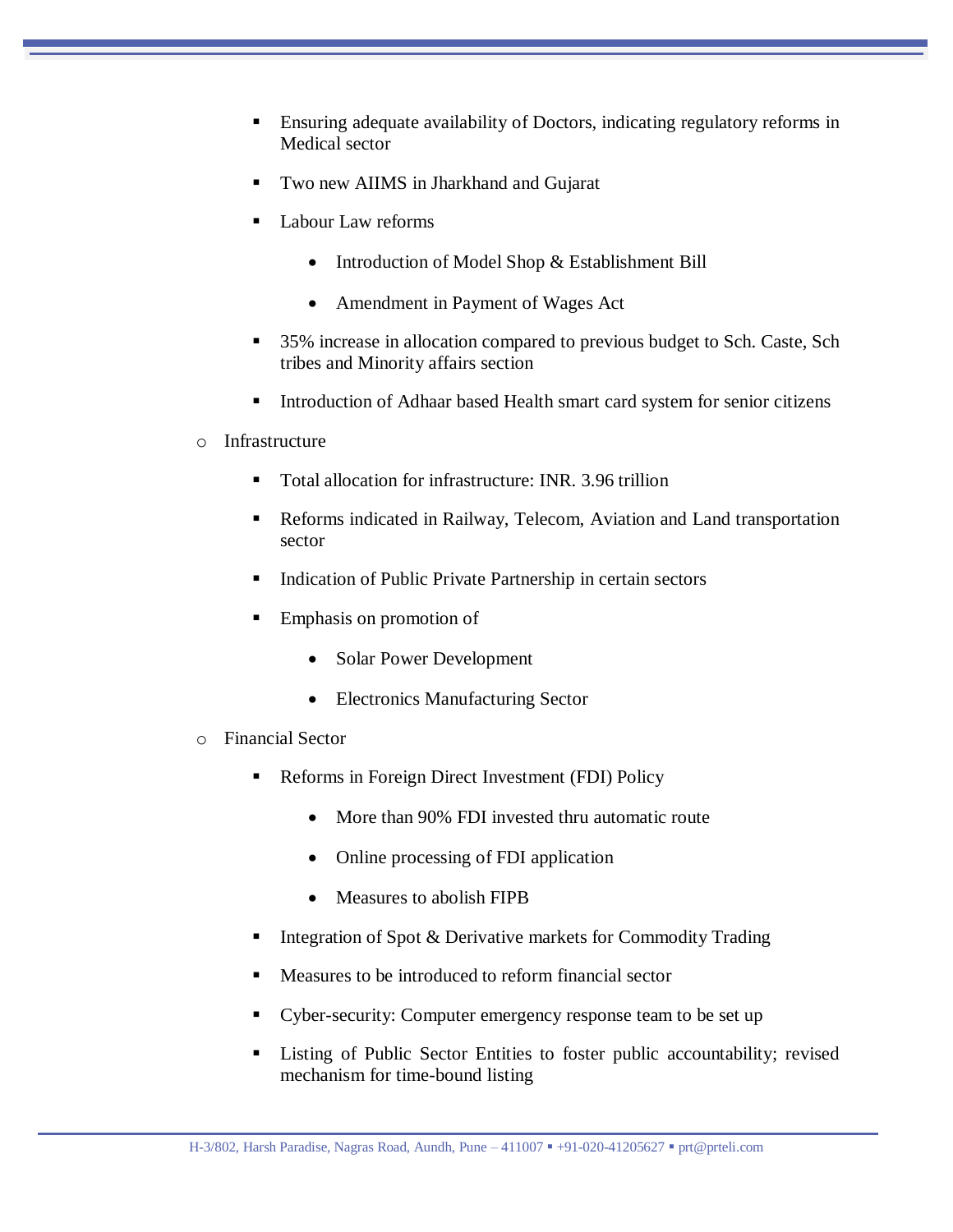- Integration of Oil & Gas Sector to match up with International standards
- o Digital Economy
	- India at cusp of massive digital revolution
	- Govt to launch 2 new schemes to promote BHIM scheme including cashback scheme for merchants
	- AADHAAR based payment system to be launched for people who don't have mobile phones
	- Introduction of facilities at schools, colleges, Universities, Petrol Pump etc. for digital payments
	- To Set up of Payment regulatory Board by Reserve Bank of India
- o Public Service : Effective Governance
	- Govt recruitment: To introduce two-tier exam system Head Post office to act as front office for rendering Passport related services
	- Comprehensive web based platform for Pension payment to Defense personnel's
	- Legislative amendments proposed to confiscate assets of Big time offenders including Economic offenders
- o Prudent Fiscal Management
	- Sustainable debt path , key to prudent fiscal management
	- FRBM review panel has recommended debt-to-GDP of 60%
	- Done away with bifurcation of Planned and unplanned expenditure
	- Revenue deficit for FY 17-18 projected to be 1.9% of GDP and is lower than as compared to the revenue deficit of 2.1% for FY 16-17
	- Total budget expenditure:
		- INR 21 trillion is divided between Revenue and Capital expenditure with increase in capital expenditure allocation by 25.4% compared to previous year
		- Includes Defense expenditure excluding pensions: INR 2,74,114 crore
	- Consumer Price Index Inflation expected to remain within the range of 2% to 6%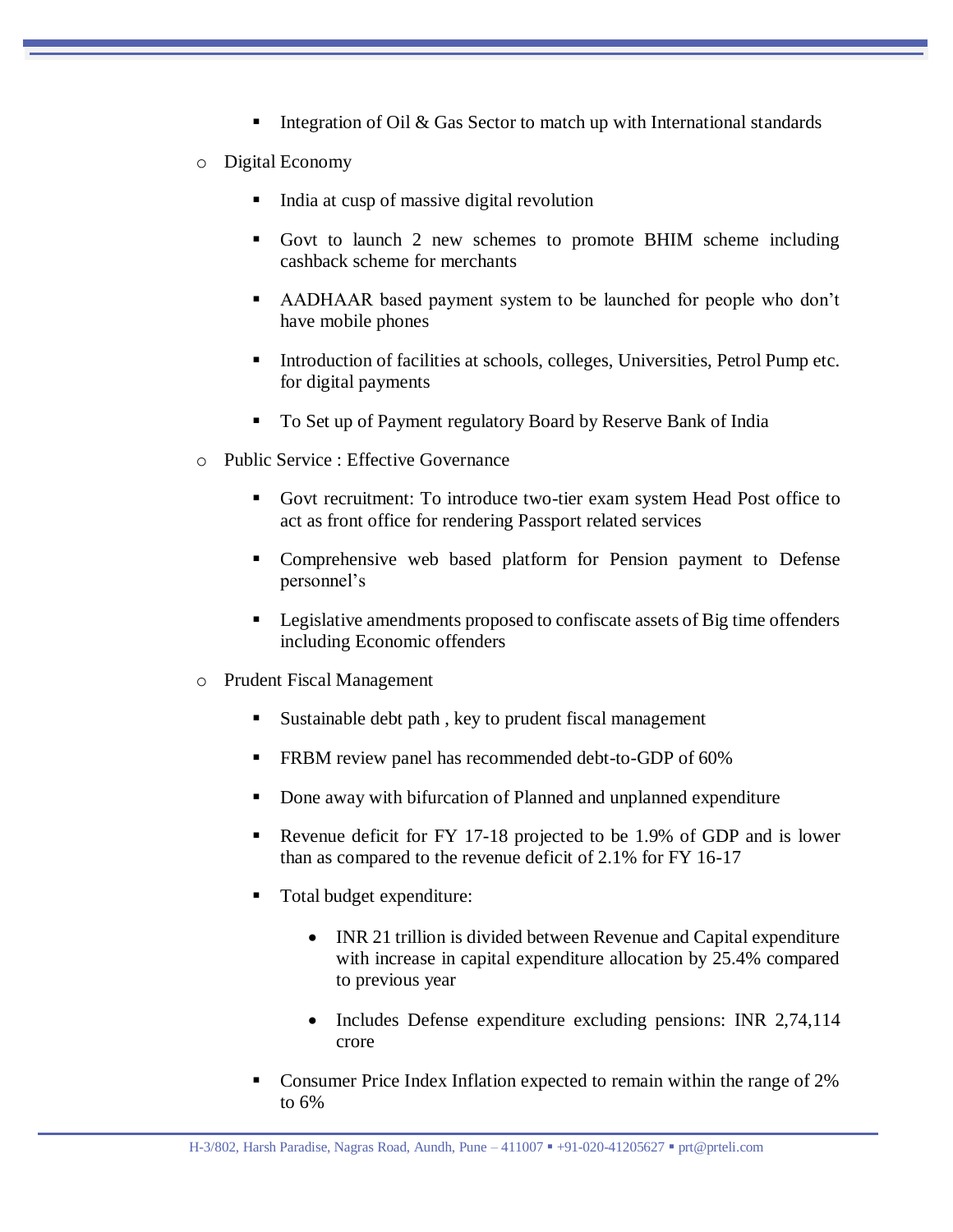- o Tax Administration
	- Direct tax collection not commensurate with income/expenditure pattern of India
	- As expressed by the Hon' Finance Minister, India is a largely a tax noncompliant society; predominance of cash in society enables tax evasion. Measures to be taken to curb this
	- Transparency in political funding:
		- Since Political Parties continue to receive anonymous donations; proposed system of cleaning up:
			- o Maximum amount of cash donation that can be received is INR 2,000 per donor;
			- o political parties can receive donations by cheques or digitally;
			- o amendment proposed to RBI to issue electoral bonds;
			- o every party has to file returns within specified time
			- o Tax exemption to Registered Political party permitted subject to fulfilment of aforementioned conditions
	- Demonetization has led to increase in Tax net, Tax revenue and elimination of Black money

## **TAX PROPOSALS**

- To reduce personal income tax for those at the bottom end of the Income scale:
	- $\circ$  Tax rate reduced from 10% to 5% for those whose taxable income falls within the bracket of 2.5lacs to 5 lacs
	- o Rebate u/s 87A reduced to INR 2500/- for taxable income up to INR 3.50 lacs
	- $\circ$  Simple one page tax form if Taxable Income (excluding Income from business & profession) up to INR 5 Lakhs
- Surcharge @ 10% to be levied if Annual taxable Income of INR 50Laks to INR 1 crore and @ 15% if it exceeds INR 1 crore